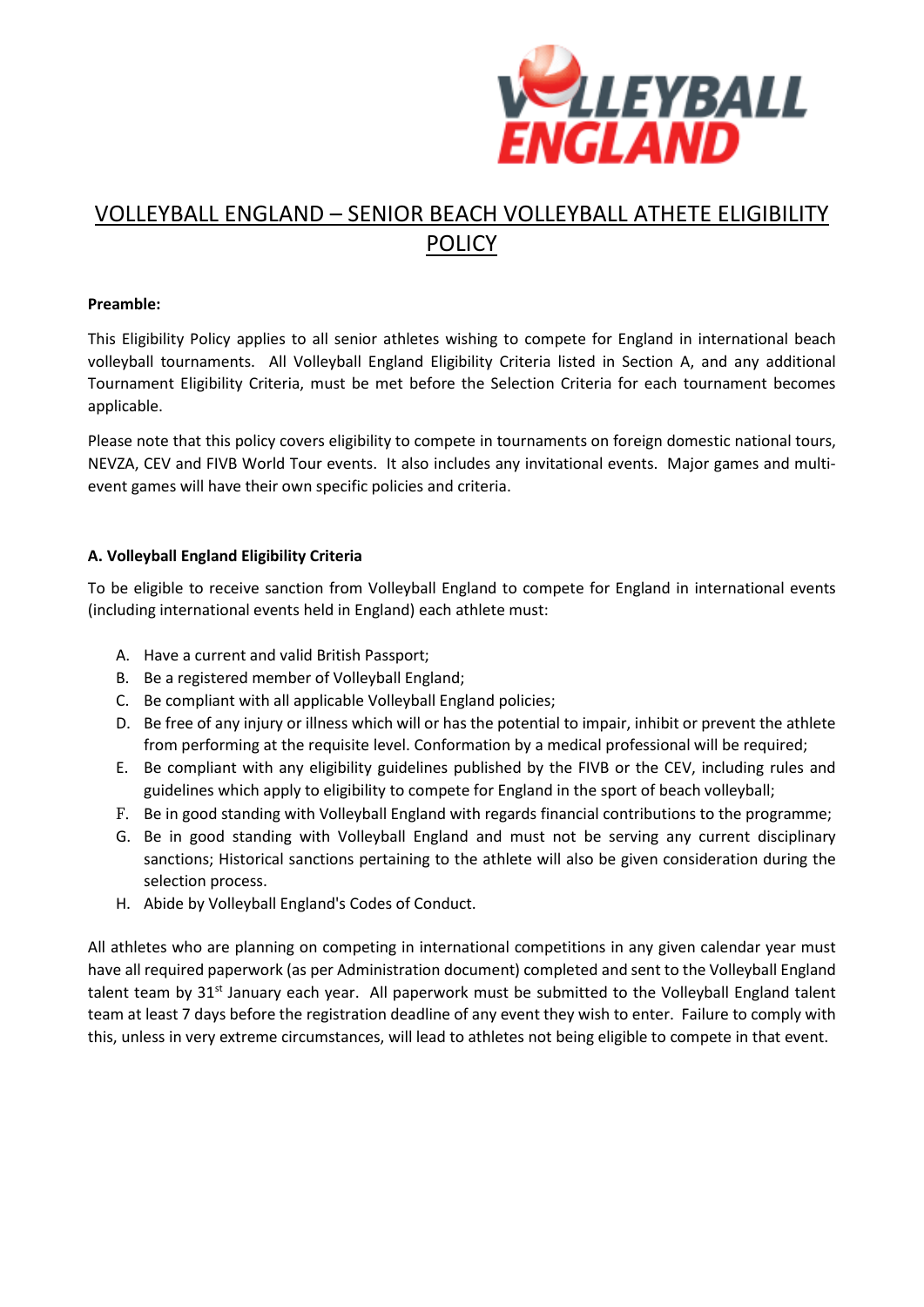## **B. Tournament Eligibility Criteria**



#### Home Nations

Both players must have competed in 4 UKBT 4\* or Grand Slam Events in the past 365 days^

# NEVZA (and other Zonal Events), CEV and FIVB Events

- Both players must have competed in 4 UKBT 4\* or Grand Slam Events in the past 365 days^
- Both players must have achieved a minimum result of 5<sup>th</sup> in a UKBT Grand Slam Event or a minimum result of  $4<sup>th</sup>$  in a UKBT  $4*$  event in the last 365 days.
- Consideration will be taken when special circumstances occur (e.g., Covid) and adjustments to the process will be made to cover these situations.

#### *Exceptions*

- Teams who are competing in a CEV or FIVB tournament which conflicts with the dates of domestic 4\* or Grand Slam level event may substitute those events for up to 2 of their required domestic events. *The default conflict dates relate to tournaments occurring the same week, or an international event occurring the week after a UKBT event.*
- Every effort must be made by teams competing in CEV/FIVB event to play in the Domestic Tour events *when elimination from these events allow enough time for return to England to compete.*
- *- Teams who are competing extensively internationally and unable to accommodate UKBT events into their planned competitions schedule may be exempt,* The Strategic Manager (Volleyball for Life) *will review their plans and grant the exemption in collaboration with Tech & Talent Sub Group where suitable.*
- *- Junior athletes who are on the Volleyball England talent pathway will have their eligibility to senior level events assessed by their respective Junior England Head Coach in conjunction with the Senior Head Coach, however it is strongly advised they should compete in senior level UKBT events where possible that offer development opportunities.*
- *- Players residing abroad, whether permanently of partially, will need to be available for international commitments when selected. If this is for educational purposes, there will need to be an understanding of this, and an agreementreached with the educational establishment to allow release when required. Close cooperation between VE and the relevant parties is vital for both parties to understand and agree this process.*
- *If any injury prevents an athlete competing in the required number of events. Medical advice must be sought, and confirmation of physical readiness given, before a return to international level events is approved.*

The Strategic Manager (Volleyball for Life)*, after consulting with relevant parties, has discretion on applying exemptions to any other situation, subject to a review process.*